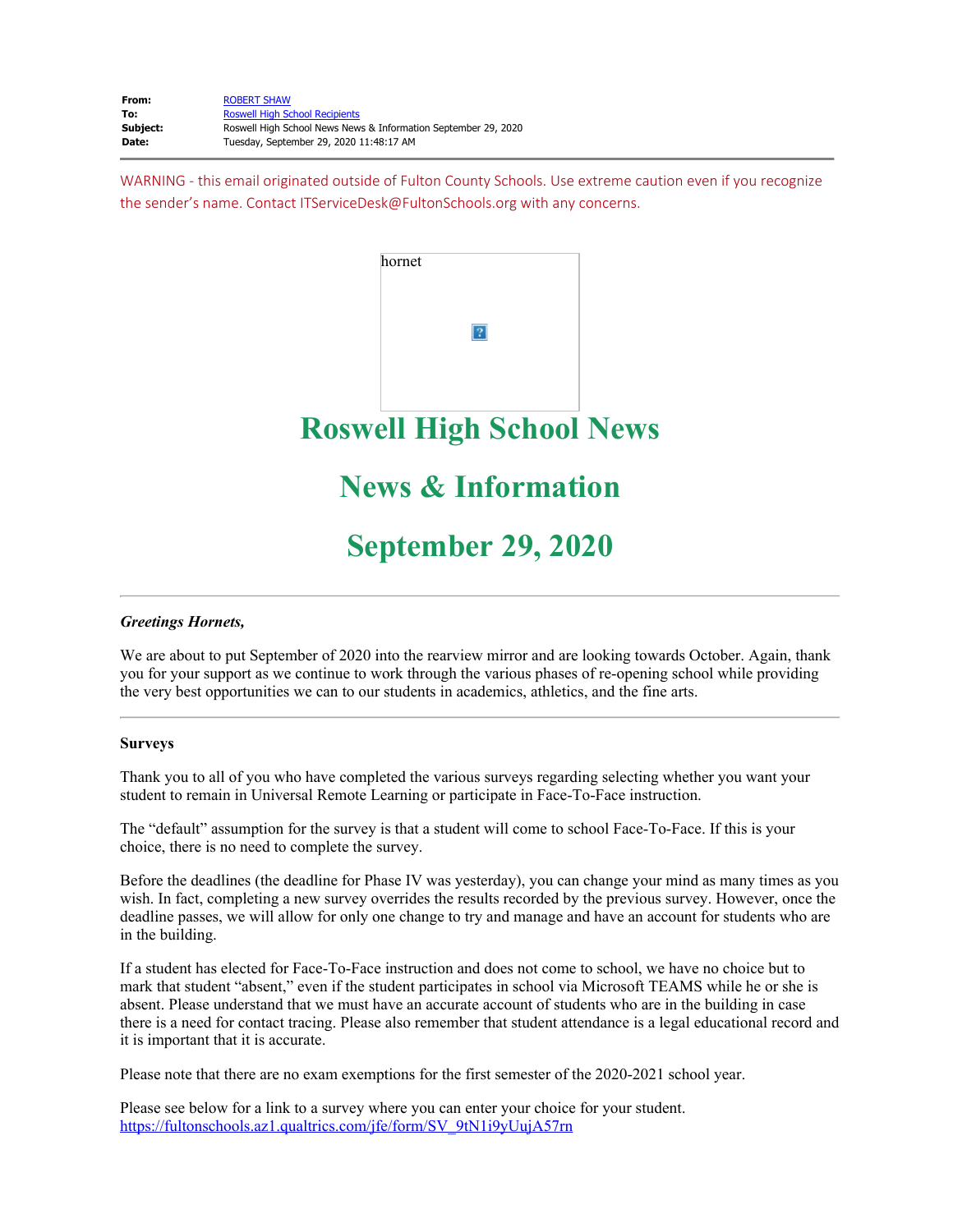Check list to complete the survey:

- · Please have your student's ID number (this is the same as their lunch number)
- · You will have a choice for in-person or remote learning for each phase
- · If you have multiple students, you will need to enter your choice for each child separately.

Students who elect to remain in URL for the semester will still be able to participate in RHS clubs and sports.

Once the survey has been completed, please review the Parent Portal section of Infinite Campus. You can do this by looking under the "More" tab and, under "Learning Group Assignment," it should reflect the choice you indicated in the survey. This is not an instant change and could take as long as 24 business hours for your choice to be accurately reflected in the Parent Portal.

#### **Phase IV**

Phase IV will closely resemble Phase III except for the following similarities and differences:

*Differences from Phase III to Phase IV*

| PhaseIV |                |
|---------|----------------|
|         |                |
|         | $\overline{?}$ |
|         |                |
|         |                |

Student groups, sorted by last name, will attend on more days of the week.

Group 1

• A through E

Group 2

• F through K

#### Group 3

• L through P

#### Group 4

- Q through Z
- Academic Clubs can begin meeting in person after October 4, 2020. Students may attend clubs on any day, not only their assigned school attendance day.
- Sweep buses will begin running at 5:00 p.m. on a Monday through Thursday schedule.
- Special Education Low Incidence students will attend school all five days of the week.

#### *Continued Practices from Phase III to Phase IV*

Parents will have the choice as to whether their student attends in person (Face-To-Face) or continued URL throughout the remainder of the semester.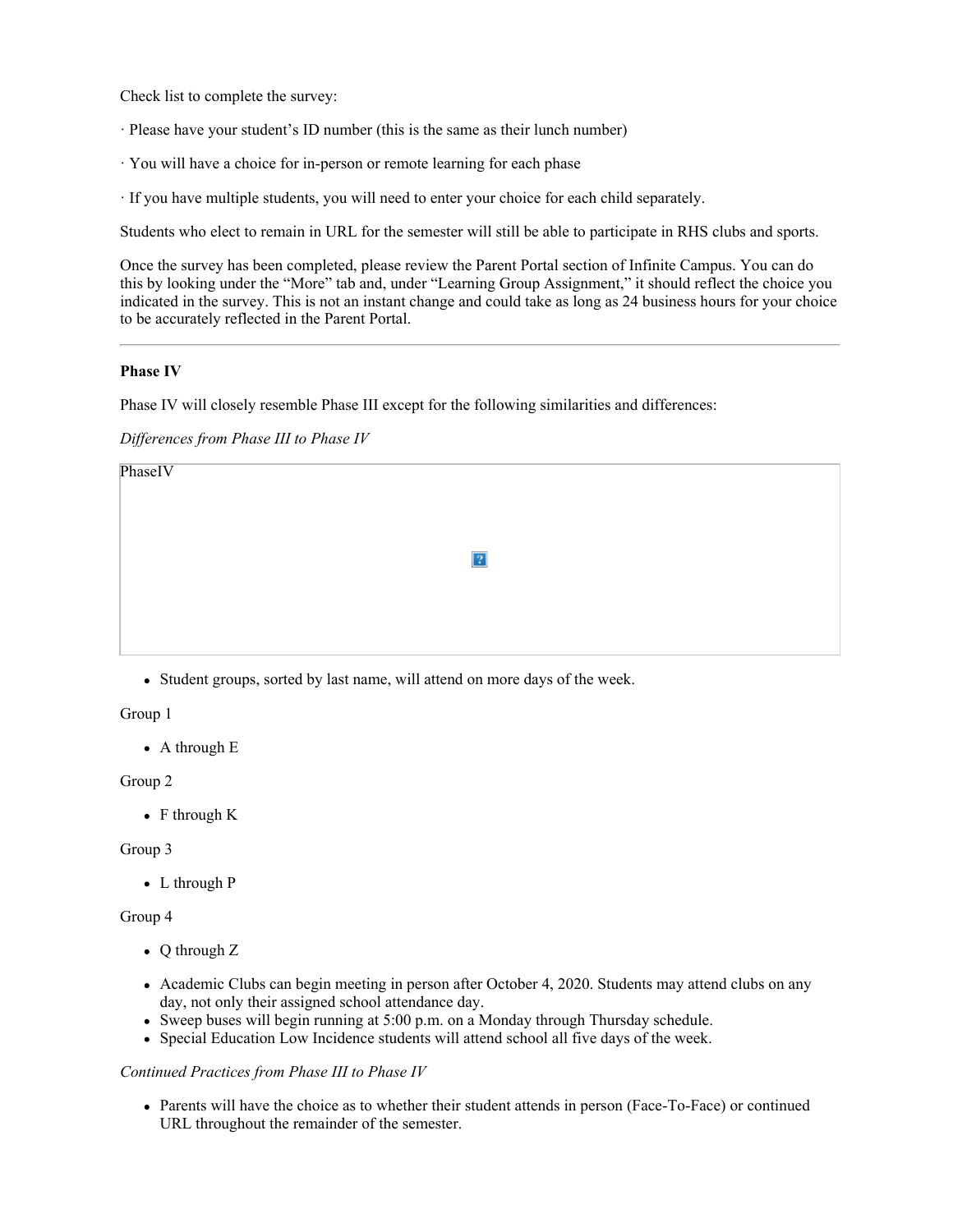Wednesday will continue to be Asynchronous Learning Days, except for Low Incidence Special Need Students

- RHS will continue to conduct random student and staff temperature checks.
- Students will continue to be grouped by last name for Phase IV attendance.
- Roswell High School will maintain the URL Bell Schedule

### **Please click [HERE](https://nam03.safelinks.protection.outlook.com/?url=http%3A%2F%2Fnew.shawadmin.com%2FRoswell%2FPublic%2FPhaseIV.pdf&data=02%7C01%7Cmurphys%40fultonschools.org%7Cf010798b70034996aca608d8648ecd2c%7C0cdcb19881694b70ba9fda7e3ba700c2%7C1%7C0%7C637369912959565376&sdata=PoXqBZ%2FcX0%2BvpyP%2BK4doiqHxfd6BQ0A9KN9szuzNJIE%3D&reserved=0) to read the Roswell High School Phase IV plan in its entirety.**

We will continue to follow our URL Bell Schedule during Phase IV.

| schedule4      |
|----------------|
|                |
|                |
|                |
|                |
|                |
|                |
| $\overline{?}$ |
|                |
|                |
|                |
|                |
|                |
|                |
|                |

#### **Face-To-Face**

Under current plans, Face-To-Face Instruction will begin on October 14, 2020. We expect between 1,200 -1,500 students in the building so the plan will look different than what we have done in Phase III and Phase IV. We will shortly reconvene our Back To School Committee with the hope that the plan for Face-To-Face learning at Roswell High School can be shared with the community on Saturday, October 10, 2020.

Please stay tuned for more information.

#### **How is Phase III going?**

· In alignment with our URL plans, we continue to ask our community for feedback as to how we are doing at Roswell High School.

- Please **[HERE](https://forms.office.com/Pages/ResponsePage.aspx?id=mLHcDGmBcEu6n9p-O6cAwify9XSUym1Hi9A9FhPxy3VURUtFOTdaTTM2V0E0NlpTSURVNEQxSktKTy4u)** for a student survey.
- Please click **[HERE](https://forms.office.com/Pages/ResponsePage.aspx?id=mLHcDGmBcEu6n9p-O6cAwify9XSUym1Hi9A9FhPxy3VUM0g4N0dNWlNDVTNGT1A2MDdIT0o3SlY0RS4u)** for a parent survey.

| congratsfall |  |  |
|--------------|--|--|
|              |  |  |
|              |  |  |
|              |  |  |

#### **2020-2021 National Merit Scholarship Commendation**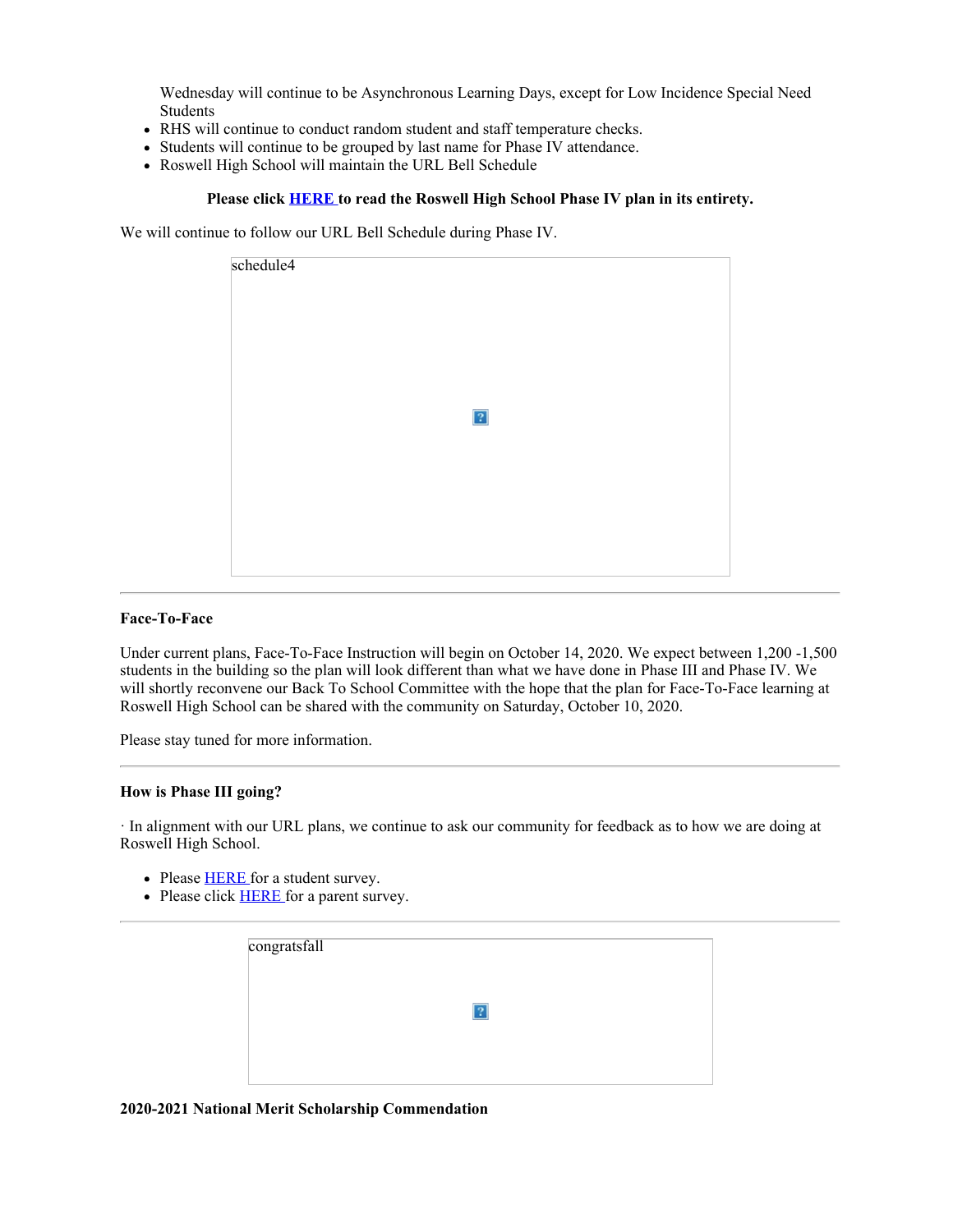Congratulations to the following Hornets who have earned the status of being "Commended Students" in the 20201 National Merit Scholarship Program.

- Henry Lovings
- Christian Murphy
- Rajath Prabhakar
- Suhana Shirol
- Jackson Simonson
- Amy Xu
- Sydney Yi
- Eric Zhang

#### **Student Password Change**

Fulton County Schools prides itself as a district "Where Students Comes First", we have embraced Digital Citizenship as an important part of educating today's students. A major requirement for Digital Citizenship is keeping students' information safe. To reduce unauthorized access to student accounts, all students are advised to change their password.

Stating 9/25, all students are advised to change their password using the FCS IT Support app which appears on their Desktop

This requires student to restart the device. Instructions will be provided to teachers and staff.

Starting 9/29, when students (4-12) return to F2F learning and they have not changed their password, they will receive a "popup" to prompt them to change their passwords. Students can cancel pop up, but the pop up will continue daily (when students are on an FCS network only) until they change their password.

o Exceptional Education students will be exempt from this change.

Students Password requirements are:

o At least 8 characters long and contain 3 of the following:

- § At least 1 uppercase letter (A, B, C)
- § At least 1 lowercase letter (a, b, c)

§ At least 1 number (1, 2, 3)

§ At least 1 special character (#, %, etc)

§ Cannot be the same as a previously used password

§ Cannot contain the username

If remote students need assistance, they are directed to contact the FCS Remote Learning Hotline (470-254- 2300). Students who are coming to the building for face to face instruction can get help from a member of the school device team.

#### **PTSA**

Please do not forget to join PTSA! Click [HERE](https://nam03.safelinks.protection.outlook.com/?url=https%3A%2F%2Froswellhsptsa.new.memberhub.store%2Fstore&data=02%7C01%7Cmurphys%40fultonschools.org%7Cf010798b70034996aca608d8648ecd2c%7C0cdcb19881694b70ba9fda7e3ba700c2%7C1%7C0%7C637369912959575333&sdata=oc7JsfimywaMd4VAxXC3NBKBicDvRHrGQMn2qlkHOtk%3D&reserved=0) for more information or use the QR code below!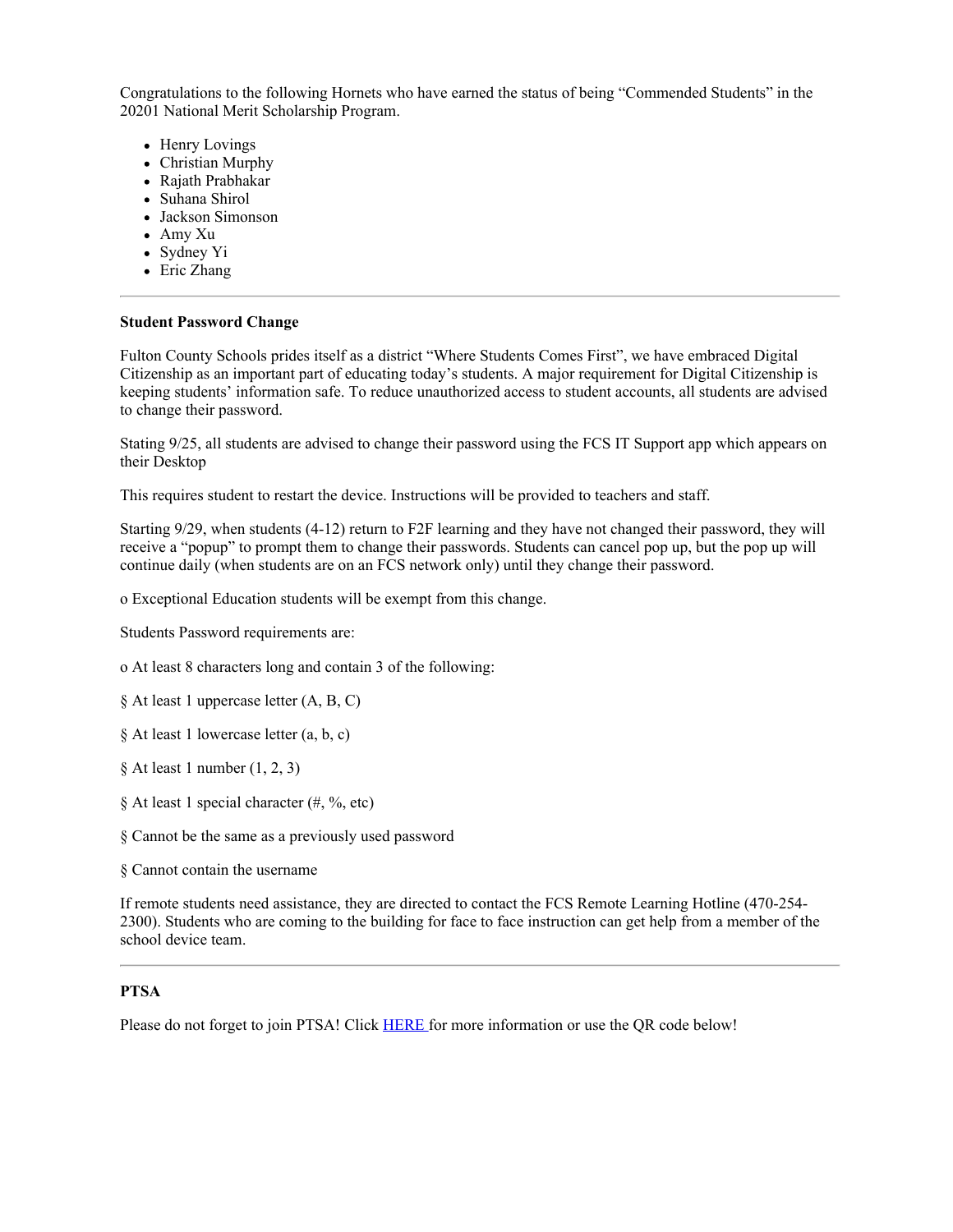

# **Bus Information**

A reminder to please use Webquery, a tool available to students and parents, to assist them in locating their bus stop and bus stop time. Important that ES do this.

- · Phase III begins Sep 21 for one full day of in-person instruction per week
- · Phase IV begins Oct 5 for two full days of in-person instruction per week

· Face to Face – begins Oct 14 for full-time in-person instruction

Please visit the FCS [Transportation](https://www.fultonschools.org/transportation) webpage often for updated Bus Stop [Information](https://nam03.safelinks.protection.outlook.com/?url=https%3A%2F%2Fedulogweb.fultonschools.org%2Flivewq%2Fwebquery%2F&data=02%7C01%7Cmurphys%40fultonschools.org%7Cf010798b70034996aca608d8648ecd2c%7C0cdcb19881694b70ba9fda7e3ba700c2%7C1%7C0%7C637369912959575333&sdata=Fz8RGpJegtf%2BD49WuEKyHjW2w8BBLmcD2RMjIfX67Ag%3D&reserved=0) pick-up and drop-off times.

<https://www.fultonschools.org/transportation>



#### **Varsity Football**

Congratulations to the Varsity Football team as they improved their season record to 2-0 with a 41-14 win at North Paulding. The team travels to Campbell High next Friday.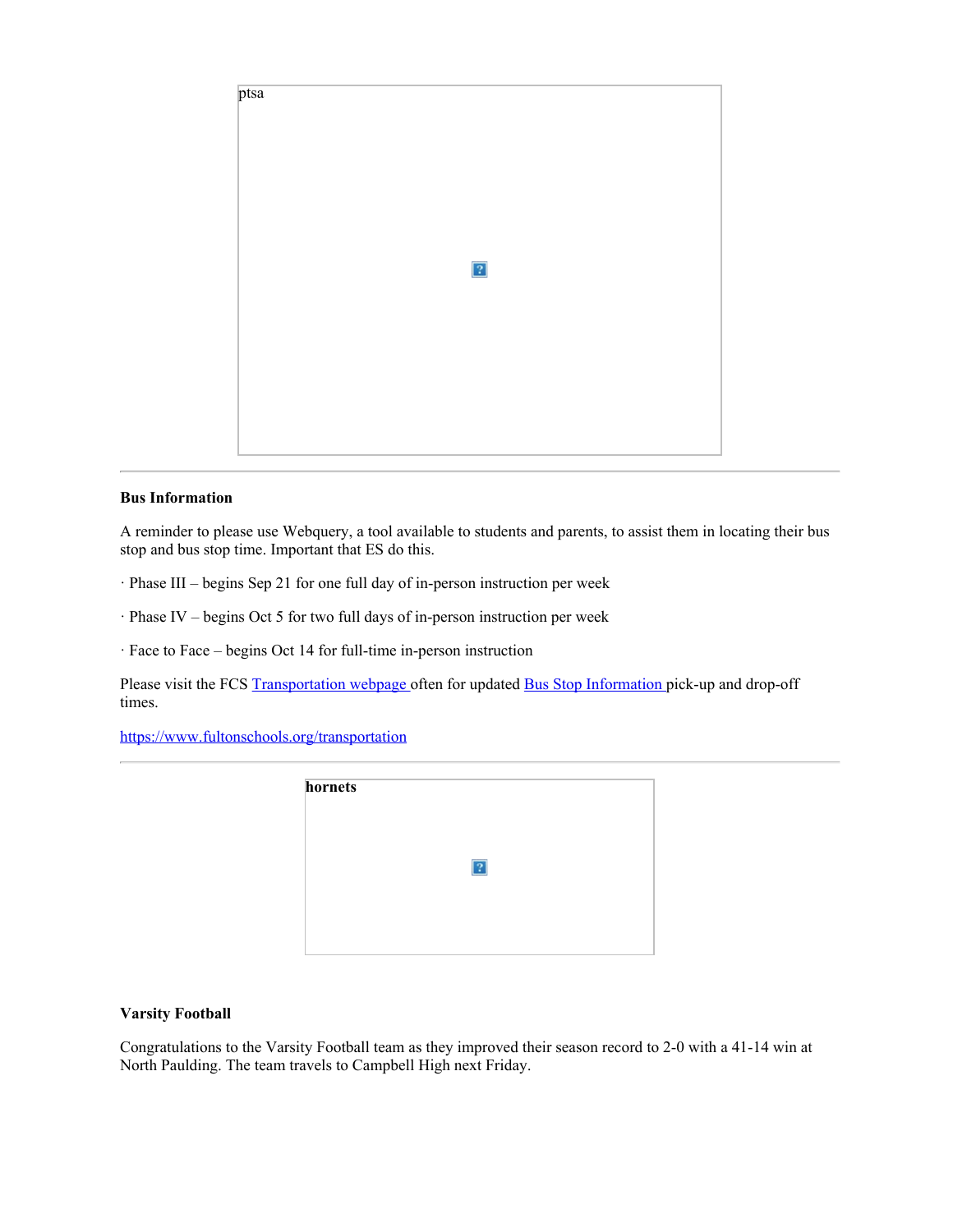

# **Cross-Country**

Early Saturday morning, the Varsity and JV Cross-Country teams traveled to Fairburn to participate in the Fulton County Championships. The teams did great as the Varsity Boys and Girls finished in First Place beating teams such as North Atlanta, Woodward Academy, Alpharetta, and Milton. The Junior Varsity Boys and Girls also won! Great job!! Top ten finishers are below and the full results can be found [HERE](https://nam03.safelinks.protection.outlook.com/?url=https%3A%2F%2Fga.milesplit.com%2Fmeets%2F386785-fulton-county-cross-country-championship%2Fresults%2F702244%2Fraw%23.X2-1eWhKiM8&data=02%7C01%7Cmurphys%40fultonschools.org%7Cf010798b70034996aca608d8648ecd2c%7C0cdcb19881694b70ba9fda7e3ba700c2%7C1%7C0%7C637369912959585290&sdata=6O10sKWu4kuzAySur6KMx7Nit%2FxQnTBA9V0Fapk5ujM%3D&reserved=0).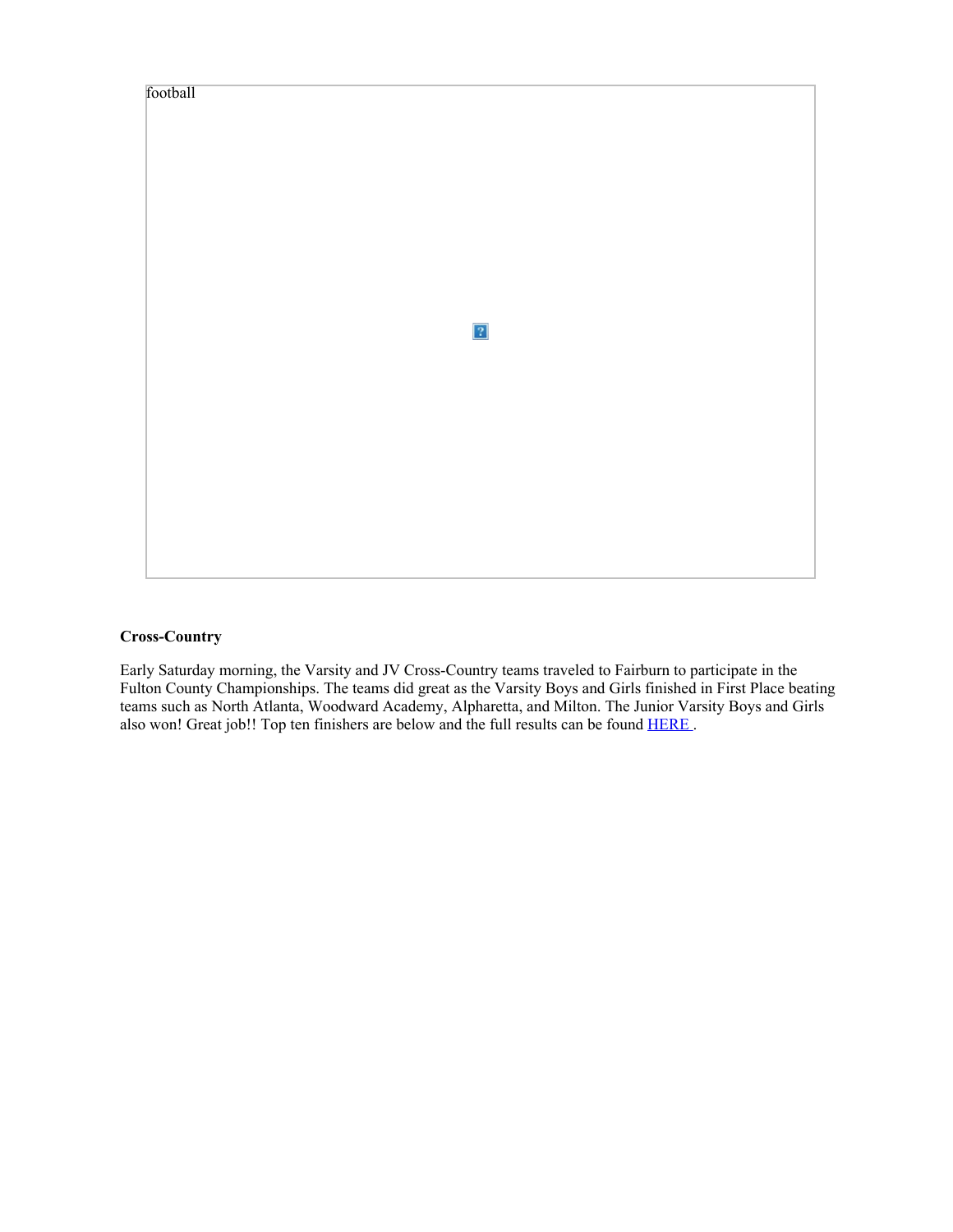xc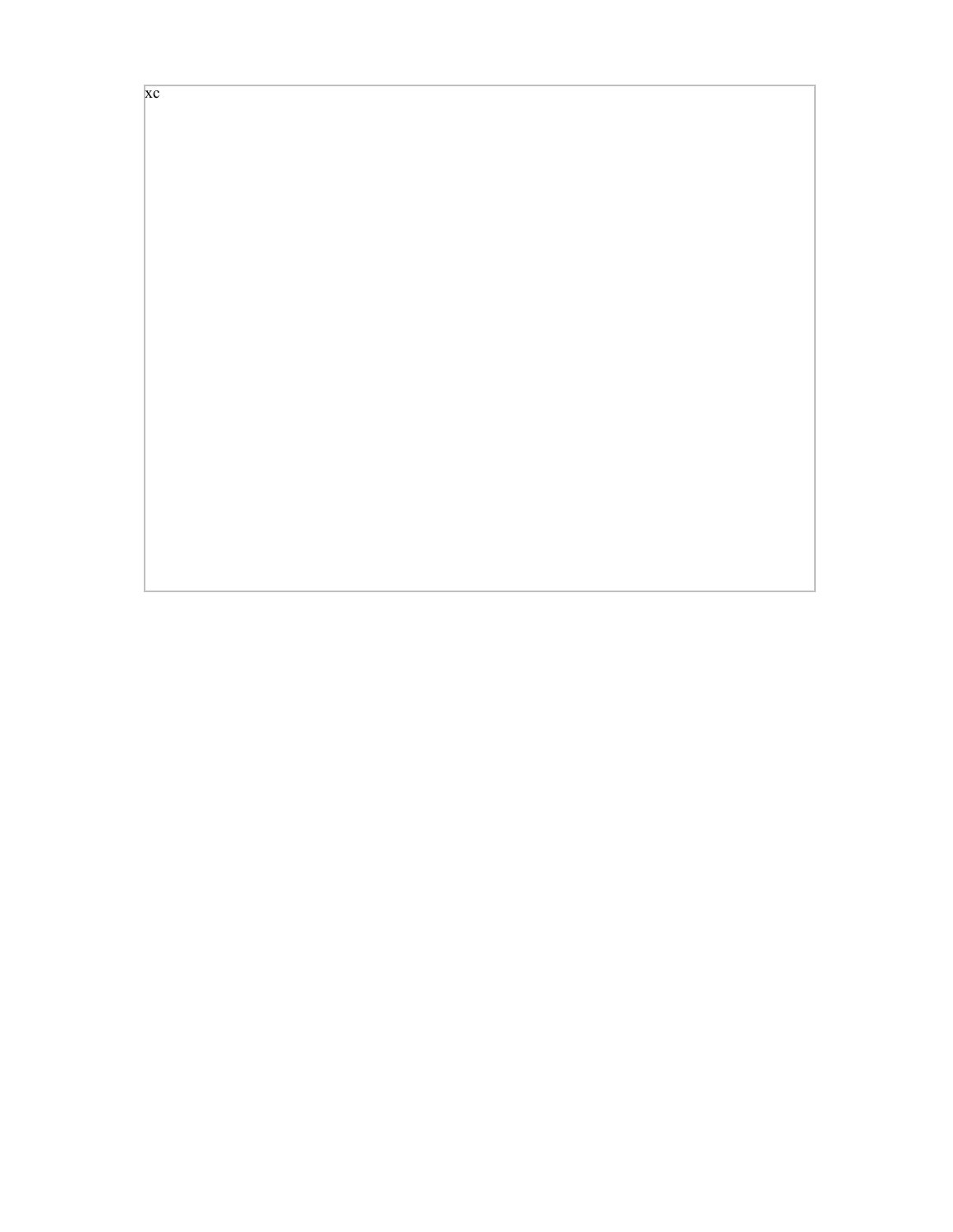

# **Senior Night**

Congratulations to Hannah Gore and Lilly Bradley-Lewis as they were recognized on Softball Senior Night last week. The team went on to beat Alpharetta as Hannah and Haley Blumberg combined to pitch a shutout.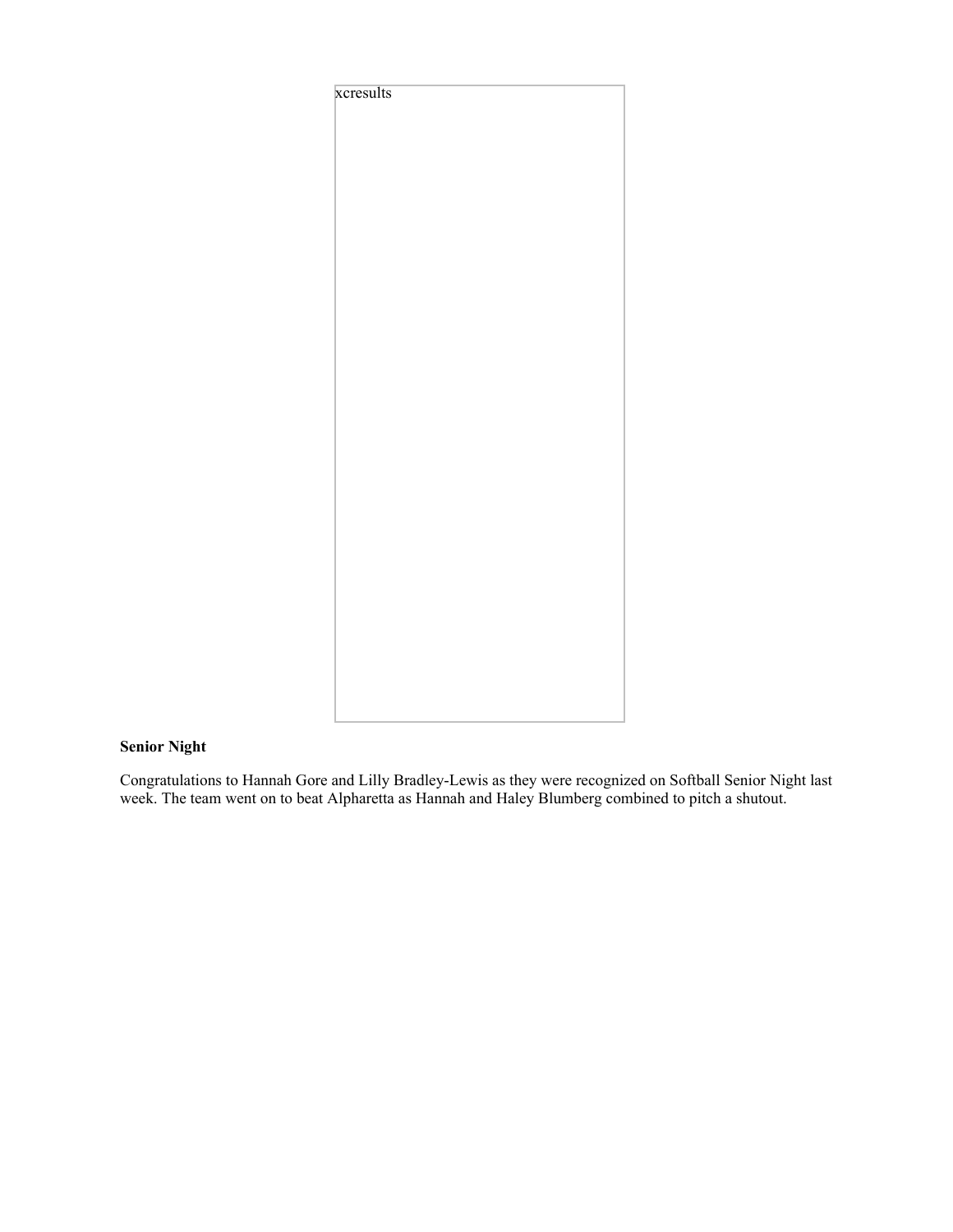| softballseniors |  |  |
|-----------------|--|--|
|                 |  |  |
|                 |  |  |
|                 |  |  |
|                 |  |  |
|                 |  |  |
|                 |  |  |
|                 |  |  |
|                 |  |  |
|                 |  |  |
|                 |  |  |
|                 |  |  |

# **Varsity Volleyball**

Congratulations to Roswell Senior Mariah Haselip who earned her "1,000 <sup>th</sup> Kill" of her high school career last week in the 3-1 win against Kennesaw Mountain. Great job!

| mhvolleyball |  |
|--------------|--|
|              |  |
|              |  |
|              |  |
|              |  |
|              |  |
|              |  |
|              |  |
|              |  |
|              |  |
| $\boxed{?}$  |  |
|              |  |
|              |  |
|              |  |
|              |  |
|              |  |
|              |  |
|              |  |
|              |  |
|              |  |
|              |  |

Thanks and have a great week.